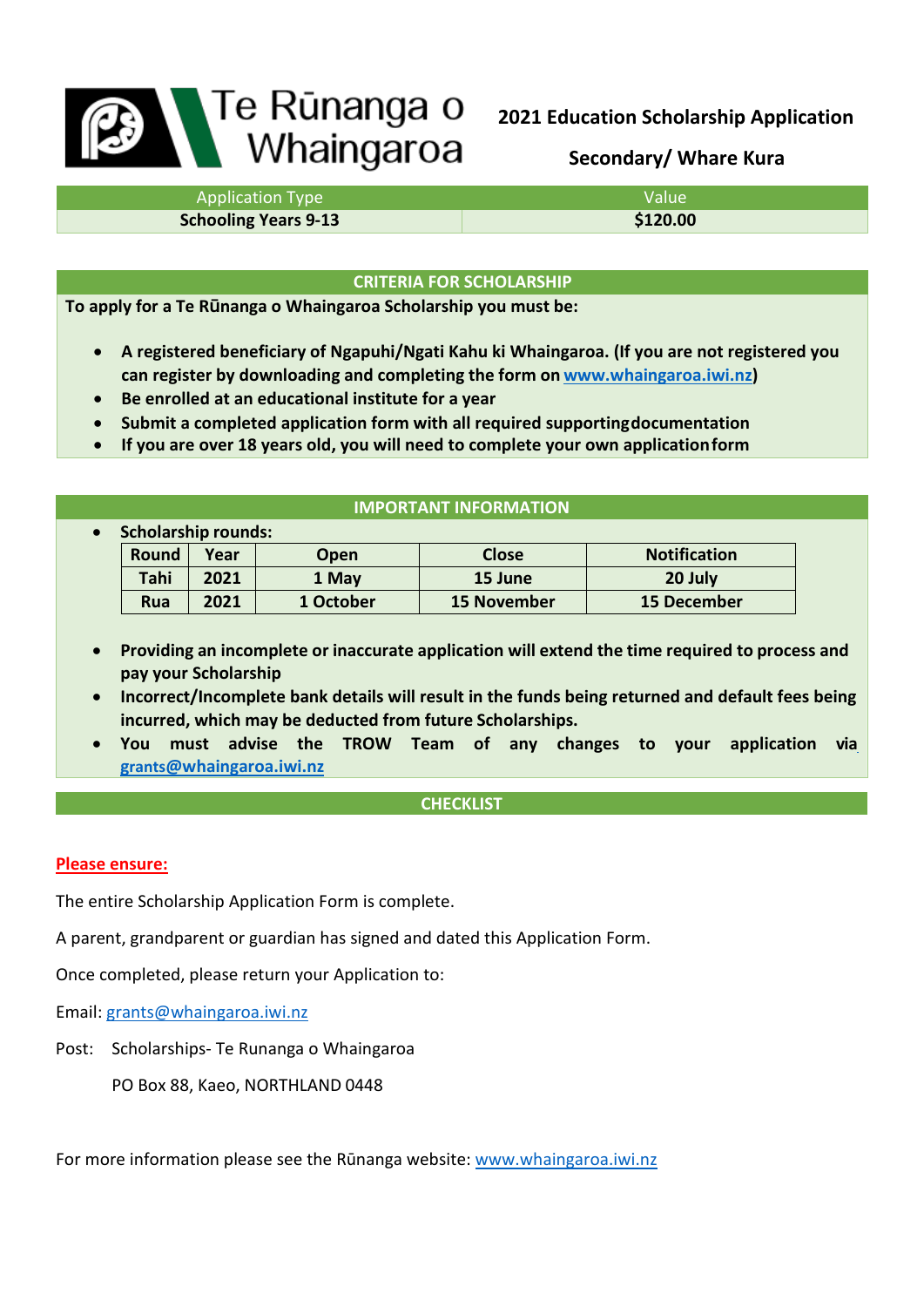### **APPLICANT INFORMATION**

#### **Personal Details for Child**

| 'First Names:  | Surname:                  |
|----------------|---------------------------|
| Date of Birth: | Gender □ Tama □ Kōtiro □: |

# **Postal/Physical address**

| Home Address: |           |
|---------------|-----------|
| Suburb:       | City:     |
| County:       | Postcode: |

# **Contact Details:**

| Phone:  | Mobile:                                            |
|---------|----------------------------------------------------|
| E-Mail: | $\Box$ I DO NOT want my e-mail on the mailing list |

Is the applicant a registered member of Te Rūnanga O Whaingaroa?  $\Box$  Yes  $\Box$  No Reg#:

# **KEY CONTACT INFORMATION**

This section is to be completed by the person who:

- We will engage with, where direct communication cannot be had with the applicant; and
- Is signing the application on behalf of the applicant as the applicant is under 18yrs old

| First Names:                                                                                                       |  |                                                    | Surname: |
|--------------------------------------------------------------------------------------------------------------------|--|----------------------------------------------------|----------|
| Date of Birth:                                                                                                     |  | Gender $\square$ Tāne $\square$ Wāhine $\square$ : |          |
| Relationship to applicant: $\Box$ Parent $\Box$ Grandparent $\Box$ Guardian (Please provide proof of guardianship) |  |                                                    |          |

Are you a registered member of Te Rūnanga O Whaingaroa?  $\Box$  Yes  $\Box$  No Reg#:

# **EDUCATION PROVIDER INFORMATION**

| Name of Education Provider:                                                                                                           |                                                                                                                                           |
|---------------------------------------------------------------------------------------------------------------------------------------|-------------------------------------------------------------------------------------------------------------------------------------------|
| Education provider contact number:                                                                                                    |                                                                                                                                           |
| <b>Enrolment Option:</b>                                                                                                              | $\Box$ Fulltime $\Box$ Part-time                                                                                                          |
| What type of learning centre is your child in?                                                                                        |                                                                                                                                           |
|                                                                                                                                       | $\Box$ Whare Kura $\Box$ Mainstream $\Box$ Bilingual $\Box$ Kura ā iwi $\Box$ Special needs services $\Box$ Private school $\Box$ Special |
| Character school $\Box$ Correspondence school $\Box$ Other:                                                                           |                                                                                                                                           |
|                                                                                                                                       |                                                                                                                                           |
|                                                                                                                                       | What are the key factors you consider when choosing and education provider?                                                               |
|                                                                                                                                       | $\Box$ Class Size $\Box$ Distance from home $\Box$ Distance from work $\Box$ Cost $\Box$ Te Reo Māori $\Box$ Decile Rating                |
| $\Box$ Childs friends $\Box$ Reputation $\Box$ Hours $\Box$ Family $\Box$ Staff $\Box$ Facilities $\Box$ ERO Report $\Box$ E Learning |                                                                                                                                           |
| $\Box$ Other:                                                                                                                         |                                                                                                                                           |
|                                                                                                                                       |                                                                                                                                           |
| Was this education provider your first choice? $\Box$ Yes $\Box$ No                                                                   |                                                                                                                                           |
| Are you happy with the overall quality of the Education Provider?                                                                     |                                                                                                                                           |
| $\Box$ Excellent $\Box$ Okay $\Box$ Needs Improvement $\Box$ Unhappy                                                                  |                                                                                                                                           |
|                                                                                                                                       | I give consent for Te Rūnanga O Whaingaroa to contact the listed education provider within this application form                          |
| to confirm enrolment and/or access to school reports. $\Box$ Yes $\Box$ No                                                            |                                                                                                                                           |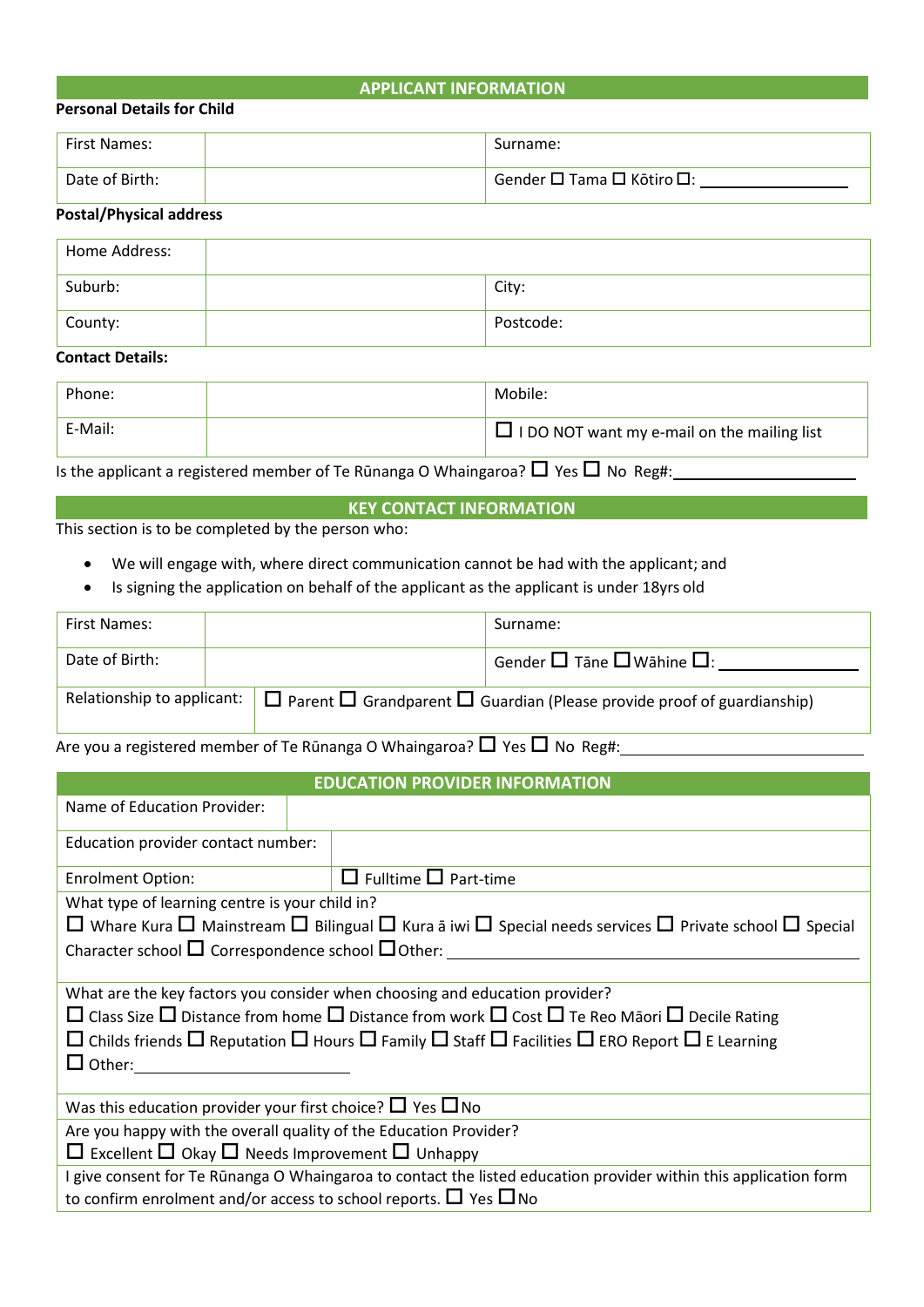| <b>EDUCATION AND LEARNING</b>                                                                                                                                                                                                                                                                    |
|--------------------------------------------------------------------------------------------------------------------------------------------------------------------------------------------------------------------------------------------------------------------------------------------------|
| What year level is your child in this year?                                                                                                                                                                                                                                                      |
| $\Box$ Year 9 $\Box$ Year 10 $\Box$ Year 11 $\Box$ Year 12 $\Box$ Year 13 Is your child boarding this year? $\Box$ Yes $\Box$ No                                                                                                                                                                 |
| Is there anything else you can tell us about your child that you think would help support his/her learning? Ie. How<br>was your child's school report last year? (Please attach if you have available)                                                                                           |
| We want to hear about YOU and YOUR aspirations for your Whanau, Hapū, Iwi<br>(On a separate sheet and attached to this application please provide a short written korero (150) word limit on<br>one topic:<br>Who in your Whanau do you consider to be a role model for you and why?<br>Topic #1 |
| What is your dream job and why?<br>Topic #2                                                                                                                                                                                                                                                      |
| Our Iwi is looking for ideas to support ngā tamariki in education, and would appreciate any ideas you have.                                                                                                                                                                                      |
|                                                                                                                                                                                                                                                                                                  |
| <b>TE REO MÃORI (OPTIONAL)</b>                                                                                                                                                                                                                                                                   |
|                                                                                                                                                                                                                                                                                                  |
| Is your child learning Te Reo Māori? $\Box$ Ae $\Box$ Kāhore                                                                                                                                                                                                                                     |
| If Ae, can you indicate where                                                                                                                                                                                                                                                                    |
| $\Box$ Spoken at home $\Box$ Books $\Box$ Internet $\Box$ Online Apps $\Box$ At a centre $\Box$ Other:                                                                                                                                                                                           |
| If your child is not and you are wanting them to learn Te Reo Maori, what are the barriers for you?                                                                                                                                                                                              |
|                                                                                                                                                                                                                                                                                                  |
| What type of Te Reo Māori resources would you support for you and your whānau to learn Te Reo.                                                                                                                                                                                                   |
| $\Box$ Books $\Box$ Online (Podcasts & Webinars) $\Box$ Games $\Box$ Apps $\Box$ Waiata $\Box$ Print material $\Box$ Wānanga $\Box$ Reo                                                                                                                                                          |
|                                                                                                                                                                                                                                                                                                  |
| <b>BANK ACCT. DETAILS</b>                                                                                                                                                                                                                                                                        |
| Payment made to?<br>$\Box$ My nominated account $\Box$ Direct to education provider<br>Bank Account Name: 1996 and 1997 and 1997 and 1997 and 1997 and 1997 and 1997 and 1997 and 1997 and 1997 and 1                                                                                            |
| <b>Bank Account Number:</b>                                                                                                                                                                                                                                                                      |
| <b>Suffix</b><br><b>Bank</b><br><b>Branch</b><br>Account                                                                                                                                                                                                                                         |
| Payment Reference:<br>Bank Name:                                                                                                                                                                                                                                                                 |